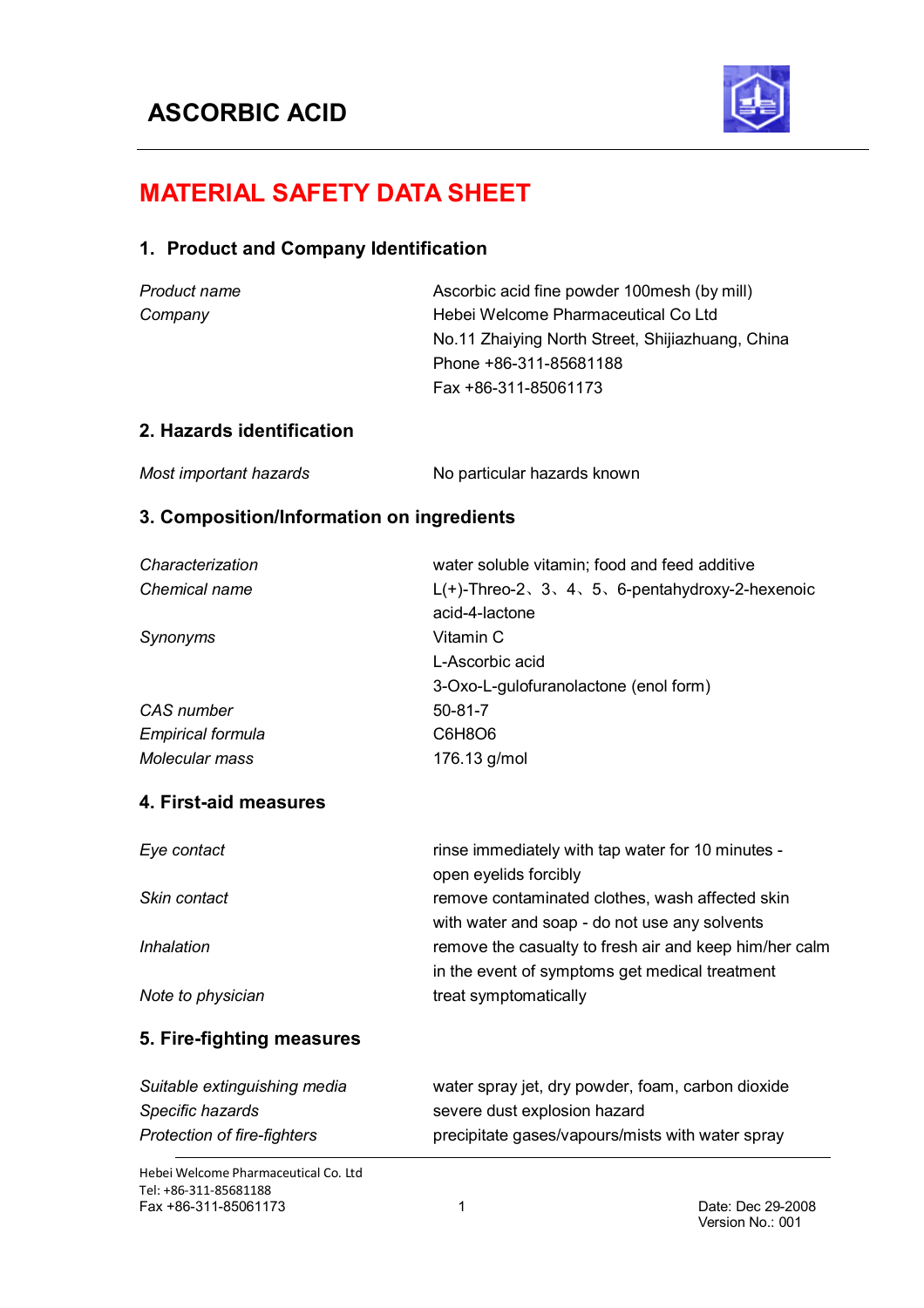

# **6. Accidental release measures** *Methods for cleaning up* collect solids (avoid dust formation) and hand over to waste removal rinse with plenty of water **7. Handling and storage Handling** *Technical measures* **processing in closed systems, if possible superposed by** inert gas(e.g. nitrogen) local exhaust ventilation necessary take precautionary measures against electrostatic charging avoid dust formation; high dust explosion hazard **Suitable materials** stainless steel, coated steel (protective lacquer), glass, polyethylene, polypropylene, enamel *Unsuitable materials* aluminium, copper, zinc, iron etc. **Storage** *Storage conditions* in closed containers protected from humidity at room temperature **Packaging materials** tightly closing material like polyethylene

#### **8. Exposure controls/Personal protection**

| <b>Engineering Measures</b>   | see 7                                                       |
|-------------------------------|-------------------------------------------------------------|
| <b>Monitoring</b>             |                                                             |
| Threshold value air           | none established                                            |
| Analytics                     | sampling in water and gravimetric or chemical determination |
| Personal protective equipment |                                                             |
| <b>Respiratory protection</b> | in case of high dust concentrations: particle mask or       |
|                               | respirator with independent air supply                      |
| <b>Skin Protection</b>        | wear protective gloves and clean body-covering clothing     |
| Eye protection                | safety glasses                                              |

### **9. Physical and chemical properties**

| Colour     | white to yellowish                                  |
|------------|-----------------------------------------------------|
| Form       | crystalline powder                                  |
| Odour      | almost odourless, with sharp acidic, pleasant taste |
| Density    | $0.7 - 1.0$ g/cm3                                   |
| Solubility | ~ 242 g/l, water (20 $^{\circ}$ C)                  |
|            | ~ 376 g/l, water (40 $^{\circ}$ C)                  |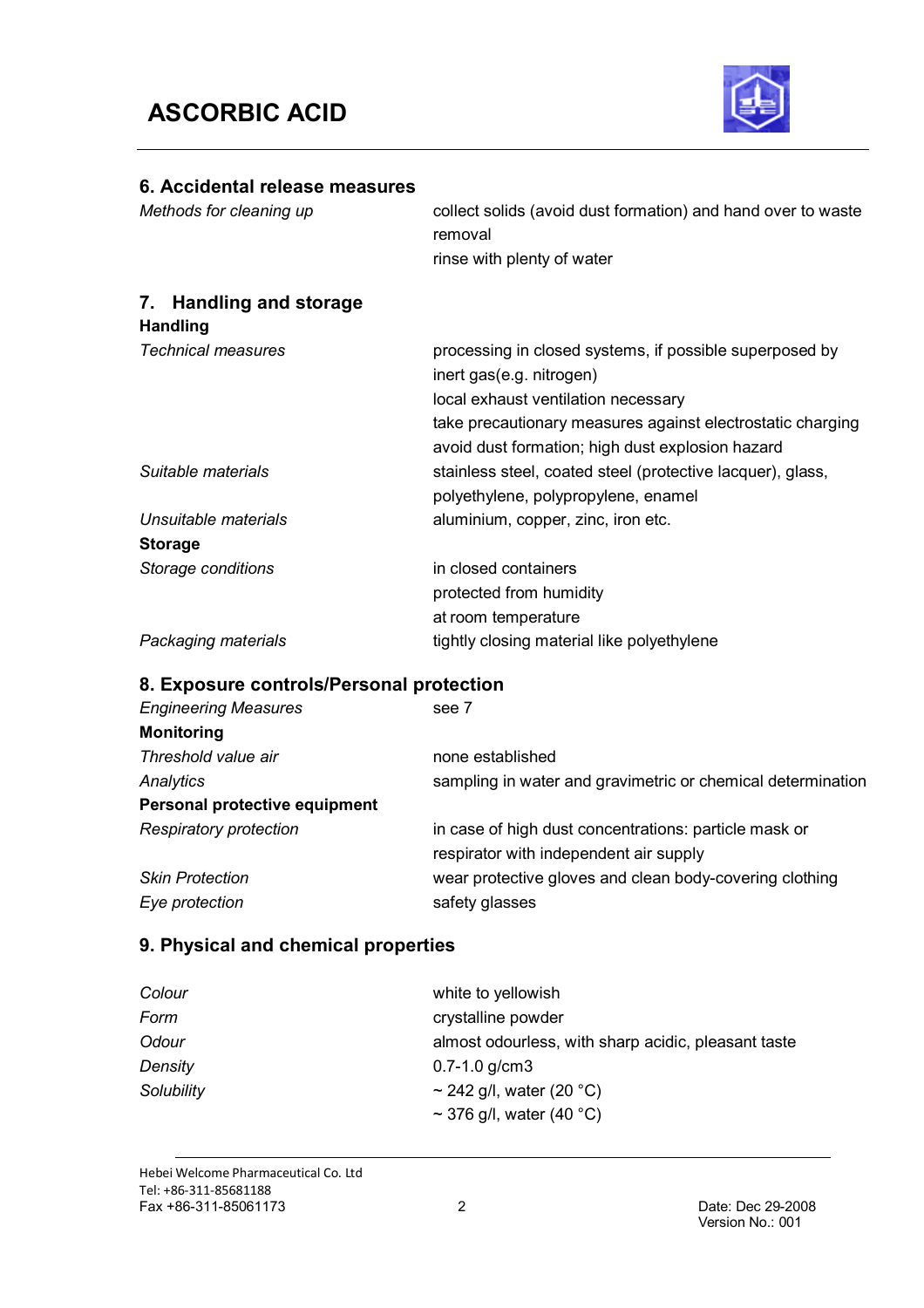# **ASCORBIC ACID**



|                                         | $\sim$ 72.65 g/l, methy alcohol (20 °C)<br>$\sim$ 20 g/l, ethanol absolute (20 °C)<br>virtually insoluble, diethyl ether<br>virtually insoluble, chloroform<br>virtually insoluble, petroleum ether<br>virtually insoluble, oils and fats                                                                             |
|-----------------------------------------|-----------------------------------------------------------------------------------------------------------------------------------------------------------------------------------------------------------------------------------------------------------------------------------------------------------------------|
| pH value                                | 3 (0.5 % aqueous solution)<br>$2.1 - 2.6$ (5 % aqueous solution)                                                                                                                                                                                                                                                      |
| <b>Dissociation constant</b>            | $pK1 = 4.7$<br>$pK2 = 11.57$ (water)                                                                                                                                                                                                                                                                                  |
| <b>Melting temperature</b>              | 190 to 192 °C (with partial decomposition)                                                                                                                                                                                                                                                                            |
| 10. Stability and reactivity            |                                                                                                                                                                                                                                                                                                                       |
| <b>Stability</b><br>Conditions to avoid | stable at room temperature under exclusion of humidity<br>humidity<br>heat                                                                                                                                                                                                                                            |
| Materials to avoid                      | oxidizing agents, atmospheric oxygen, bases, metals,<br>metal salts                                                                                                                                                                                                                                                   |
| <b>Note</b>                             | on prolonged storage, a yellow discolouration may occur<br>through slow decomposition, which does not noticeably<br>diminish biological activity, however in aqueous solutions<br>ascorbic acid is very susceptible to oxidative decompositi-<br>on, particularly in the presence of alkali resp. heavy<br>metal ions |
| 11. Toxicological information           |                                                                                                                                                                                                                                                                                                                       |
| <b>Acute toxicity</b>                   | LD50 11'900 mg/kg (oral, rat)<br>LD50 8'000 mg/kg (oral, mouse)<br>LD50 518 mg/kg (i.v., mouse)                                                                                                                                                                                                                       |
| Local effects                           | eye: may cause mild irritations<br>mucous membranes: may cause mild irritations<br>skin: may cause mild irritations; particularly in conjunction<br>with humidity (perspiration)                                                                                                                                      |
| Chronic toxicity                        | in predisposed individuals 4-12 g/d may cause urinary<br>calculus                                                                                                                                                                                                                                                     |
| <b>Mutagenicity</b>                     | no suspicion of human mutagenicity                                                                                                                                                                                                                                                                                    |
| Carcinogenicity                         | not carcinogenic (several species)                                                                                                                                                                                                                                                                                    |
| <b>Reproduction toxicity</b>            | not teratogenic, not embryotoxic                                                                                                                                                                                                                                                                                      |
| Note                                    | oral uptake of up to 9 g per day does not produce any                                                                                                                                                                                                                                                                 |
|                                         | Serious toxic effects, however, even lesser quantities may                                                                                                                                                                                                                                                            |